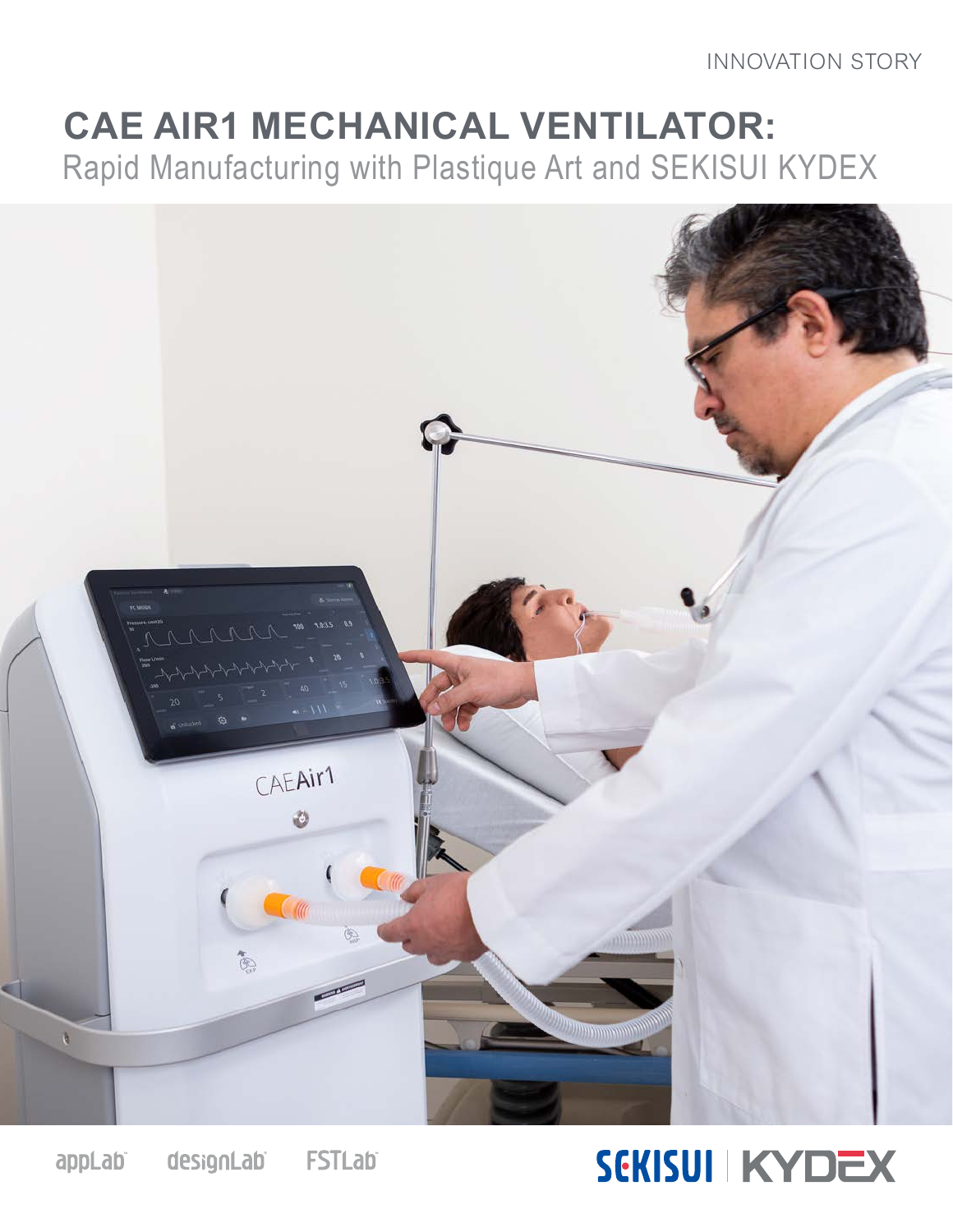300 suppliers, 5,000 people, 80,000 thermoplastic parts, and 500,000 pounds of KYDEX® Thermoplastics. CAE was able to deliver 10,000 CAE Air1 mechanical ventilators to aid COVID-19 pandemic relief in Canada, with a dedicated supply chain working at full speed, including Plastique Art and SEKISUI KYDEX.

#### CAE AIR1 MECHANICAL VENTILATOR

In April 2020, following the shutdown in response to the COVID-19 pandemic, CAE stepped up to support the relief effort. Canada was calling for the production of 10,000 ventilators. At the time, ventilators were in high demand to support the care and recovery for COVID-19 patients. Historically, CAE was known for producing simulation equipment for the medical and aviation industries, however they transformed their manufacturing model to move into full scale ventilator mass production, a product they had never made before.

Unlike other ventilator projects using existing ventilator designs, CAE opted to engineer and develop a new ventilator, the CAE Air1. Once CAE won the bid for the project, their engineering team set out to develop the CAE Air1 for production. The initial design began as the size of a shoe box and was meant to be a portable unit. The design evolved to become a high-end, intensive care ventilator unit measuring approximately four feet tall. Regardless of size, Plastique Art was up to the challenge of producing the parts required for the machine.

#### SECURING THE SUPPLY CHAIN

Plastique Art is a professional thermoformer with over 65 years of experience. With a rigorous deadline, they were positioned to help the CAE team reach their goals. Plastique Art leveraged their in-house tooling development capabilities, experience with vacuum forming, and knowledge of thermoplastics to be successful.

As experts in the field, Plastique Art provided guidance on recommended materials and thermoforming processes. The project required medical grade materials that were durable, chemical resistant, and met the demand of certification from Health Canada. Plastique Art immediately turned to KYDEX® Thermoplastics, knowing they were widely used in within the medical arena.

"When CAE asked us to recommend a material for their new medical device, we didn't hesitate. Having been thermoforming KYDEX® sheets daily for more than 10 years, we had the expertise and confidence that SEKISUI KYDEX would be there to partner with us in making this a reality," said Pascal Baillargeon, President and CEO, Plastique Art.



digital immersion, providing solutions to make the world a safer place. Their vision is to be the worldwide partner of choice in civil aviation, defense and security, and healthcare by revolutionizing their customers' training and

Using technical data and material testing information from SEKISUI KYDEX, Plastique Art was able to expedite the material choice with CAE. KYDEX® Thermoplastics are durable, chemical resistant, inherently antimicrobial, and available in a wide range of options for design. Ultimately, Plastique Art determined KYDEX® T was ideal for the project. With material selection in place, it was time to make seven molds, seven CNC fixtures, and produce 500,000 pounds of KYDEX® Thermoplastic sheet.

#### PRE-PRODUCTION PLANNING

For the original design of the CAE Air1 ventilator; 3D printing, injection molding, and sheet metal were all considered as material choices for the housing. However, when considering the urgency and volume of the project, Plastique Art knew thermoforming, specifically vacuum forming, was the best solution.

Project timelines need to consider the manufacturing processes for material, tooling, and finished parts. 3D printed parts and sheet metal solutions are labor intensive to fabricate. They also require extensive finishing processes to seal, sand, and paint in order to achieve the same level of aesthetics of thermoplastic material with in-mold color features.

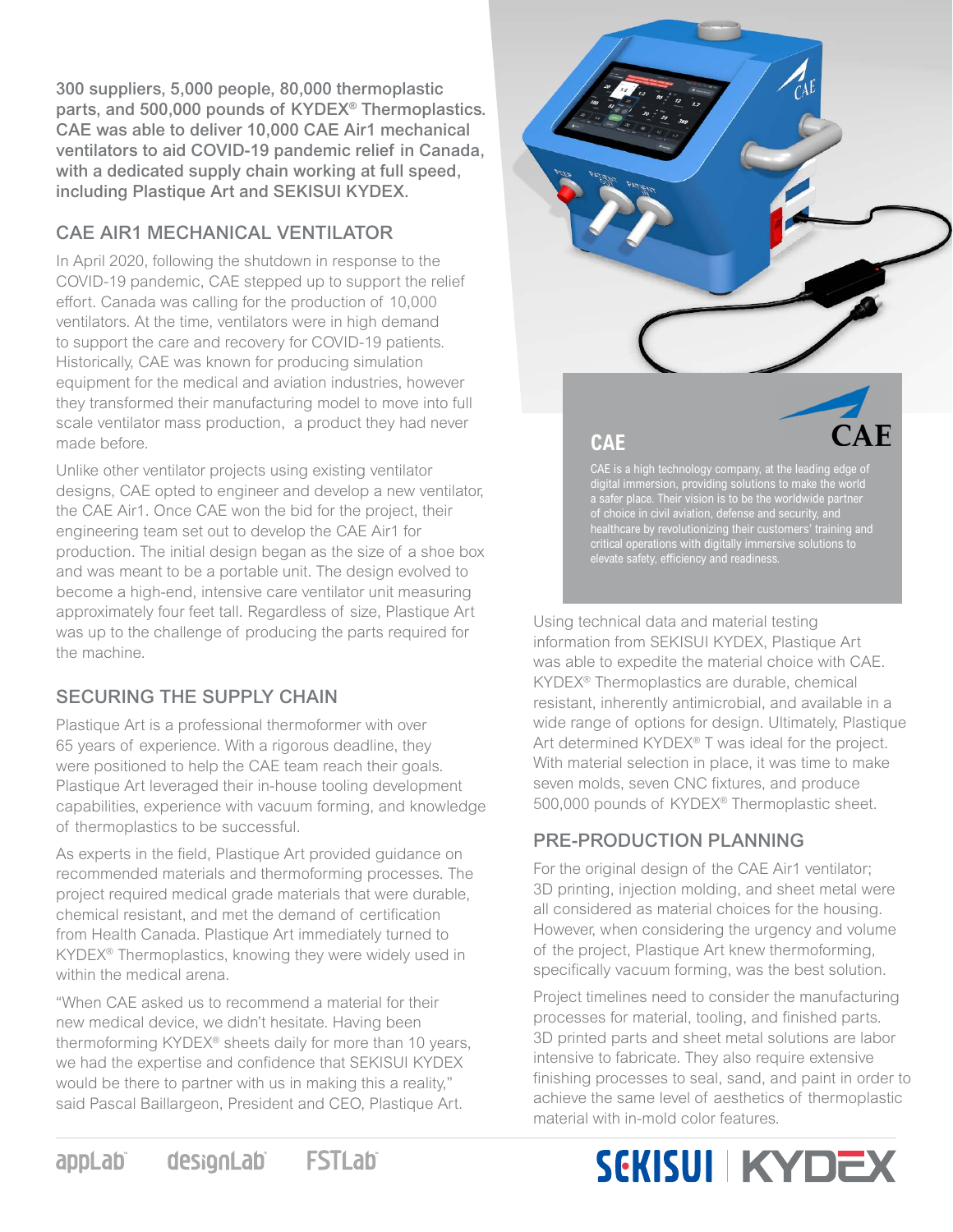

Vaccuum forming, especially when using KYDEX® Thermoplastic sheet, allows for shorter lead times to have material on hand for processing, shortening the production time for parts. Tools can be turned around in under two weeks, while pressure forming tools may take four to six. Once the sheet is formed, it only requires trimming and minimal assembly time for final installation.

Final CAD files were received on April 20, and by April 30, Plastique Art finished parts for 11 CAE Air1 prototypes that were production ready. Plastique Art's experience and capabilities in creating production ready RenShape molds ensured they were quickly able to make parts for 300 units that would be used for the certification of Health Canada.

Final adjustments for the design were made through May. By June 16, the CAE Air1 ventilator was in its first round of certifications. By August 14, the second round of certifications was completed. On August 17, just 142 days since the start of the project, mass production was under way. Under normal conditions, the average time for a medical device from conception to production typically takes at least 18 months.

#### FULL SCALE PRODUCTION

To achieve the goal of making 10,000 certified units in three months, production had to be scaled to maximum capacity. Plastique Art recently invested in a new thermoformer and expanded their shifts to include weekends for two months. This enabled them to meet the goal of parts for 1,100 units per week.

"We were ready for the challenge. Our team and everyone in the supply chain took the project seriously. We stand by our commitment to deliver what we say we will do. We do that by understanding our customers and what they are trying to achieve," said Pascal Baillargeon, President and CEO, Plastique Art.

Using SEKISUI KYDEX's Quick Response Manufacturing Model, 50,000 pounds of KYDEX® Thermoplastics were delivered every week to Plastique Art. The standard lead time of four weeks for material was expedited to one week. The volume of KYDEX<sup>®</sup> Thermoplastics was so high, Plastique Art had to secure additional warehouse space to house the pallets of material.



#### **PLASTIQUE ART**

#### **PLASTIQUE ART**

Plastique Art specializes in the manufacturing of customized plastic components. With 65 years of expertise in thermoforming, the company has earned a reputation as a leader in the plastics industry. Its mission: provide its customers with solutions optimized to their specifications and needs all while aiming to balance features, design, costs, and deadlines. To do so, Plastique Art makes a point of accompanying clients from the parts' development up to the delivery of the final product. Their experienced and innovative team takes deadlines very seriously and will quickly adapt to customer needs. Certified ISO 9001, the company is committed to innovation and continuous improvement.

## **SEKISUI KYDEX**